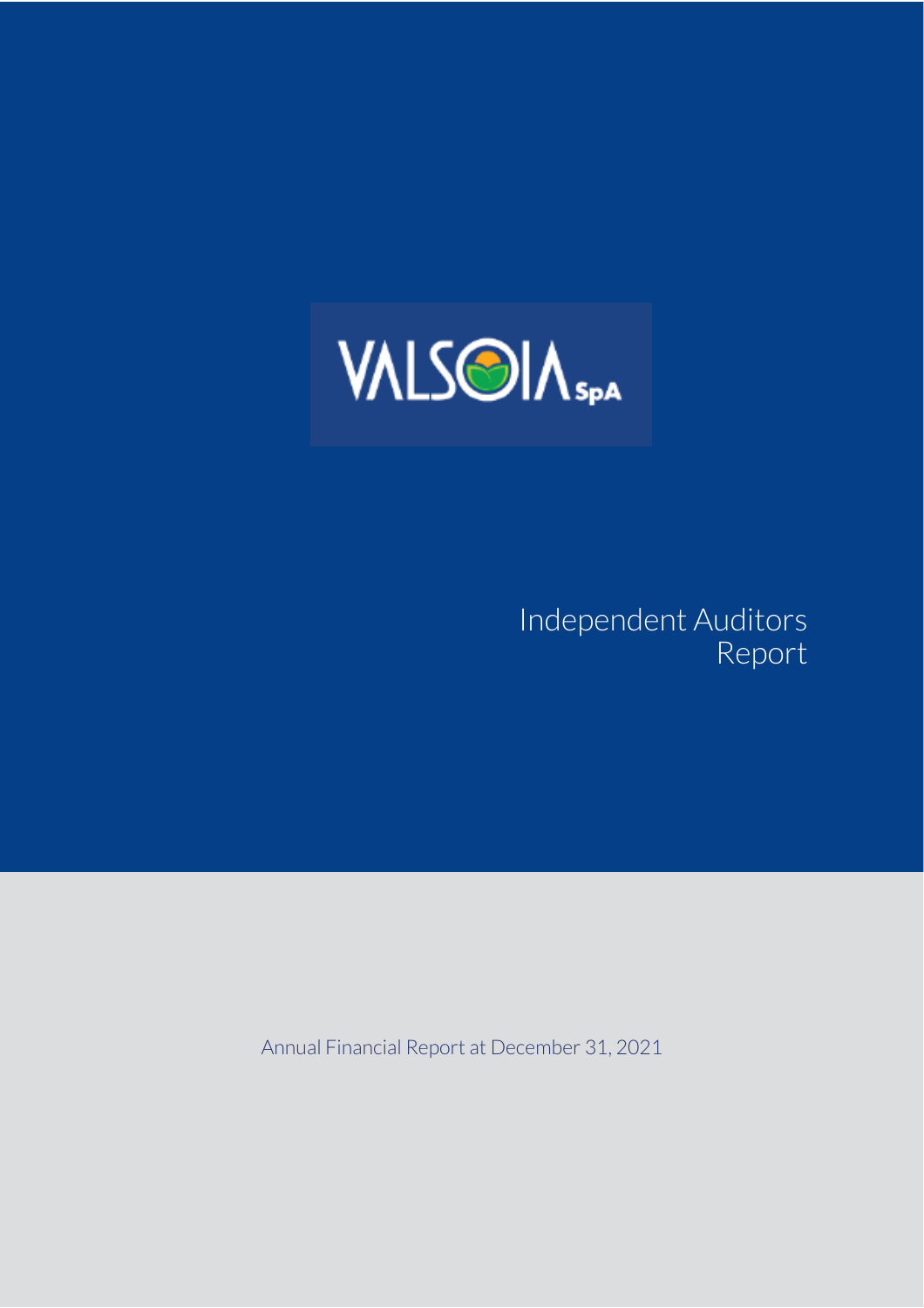

KPMG S.p.A. Revisione e organizzazione contabile Via Innocenzo Malvasia, 6 40131 BOLOGNA BO Telefono +39 051 4392511 Email it-fmauditaly@kpmg.it PEC kpmgspa@pec.kpmg.it

**(This independent auditors' report has been translated into English solely for the convenience of international readers. Accordingly, only the original Italian version is authoritative.)**

### **Independent auditors' report pursuant to article 14 of Legislative decree no. 39 of 27 January 2010 and article 10 of Regulation (EU) no. 537 of 16 April 2014**

*To the shareholders of Valsoia S.p.A.*

#### **Report on the audit of the financial statements**

#### *Opinion*

We have audited the financial statements of Valsoia S.p.A. (the "company"), which comprise the statement of financial position as at 31 December 2021, the income statement and the statements of comprehensive income, cash flows and changes in equity for the year then ended and notes thereto, which include a summary of the significant accounting policies.

In our opinion, the financial statements give a true and fair view of the financial position of Valsoia S.p.A. as at 31 December 2021 and of its financial performance and cash flows for the year then ended in accordance with the International Financial Reporting Standards endorsed by the European Union and the Italian regulations implementing article 9 of Legislative decree no. 38/05.

#### *Basis for opinion*

We conducted our audit in accordance with International Standards on Auditing (ISA Italia). Our responsibilities under those standards are further described in the "*Auditors' responsibilities for the audit of the financial statements*" section of our report. We are independent of the company in accordance with the ethics and independence rules and standards applicable in Italy to audits of financial statements. We believe that the audit evidence we have obtained is sufficient and appropriate to provide a basis for our opinion.

> Ancona Bari Bergamo Bologna Bolzano Brescia Catania Como Firenze Genova Lecce Milano Napoli Novara Padova Palermo Parma Perugia Pescara Roma Torino Treviso Trieste Varese Verona

Società per azioni Capitale sociale Euro 10.415.500,00 i.v. Registro Imprese Milano Monza Brianza Lodi e Codice Fiscale N. 00709600159 R.E.A. Milano N. 512867 Partita IVA 00709600159 VAT number IT00709600159 Sede legale: Via Vittor Pisani, 25 20124 Milano MI ITALIA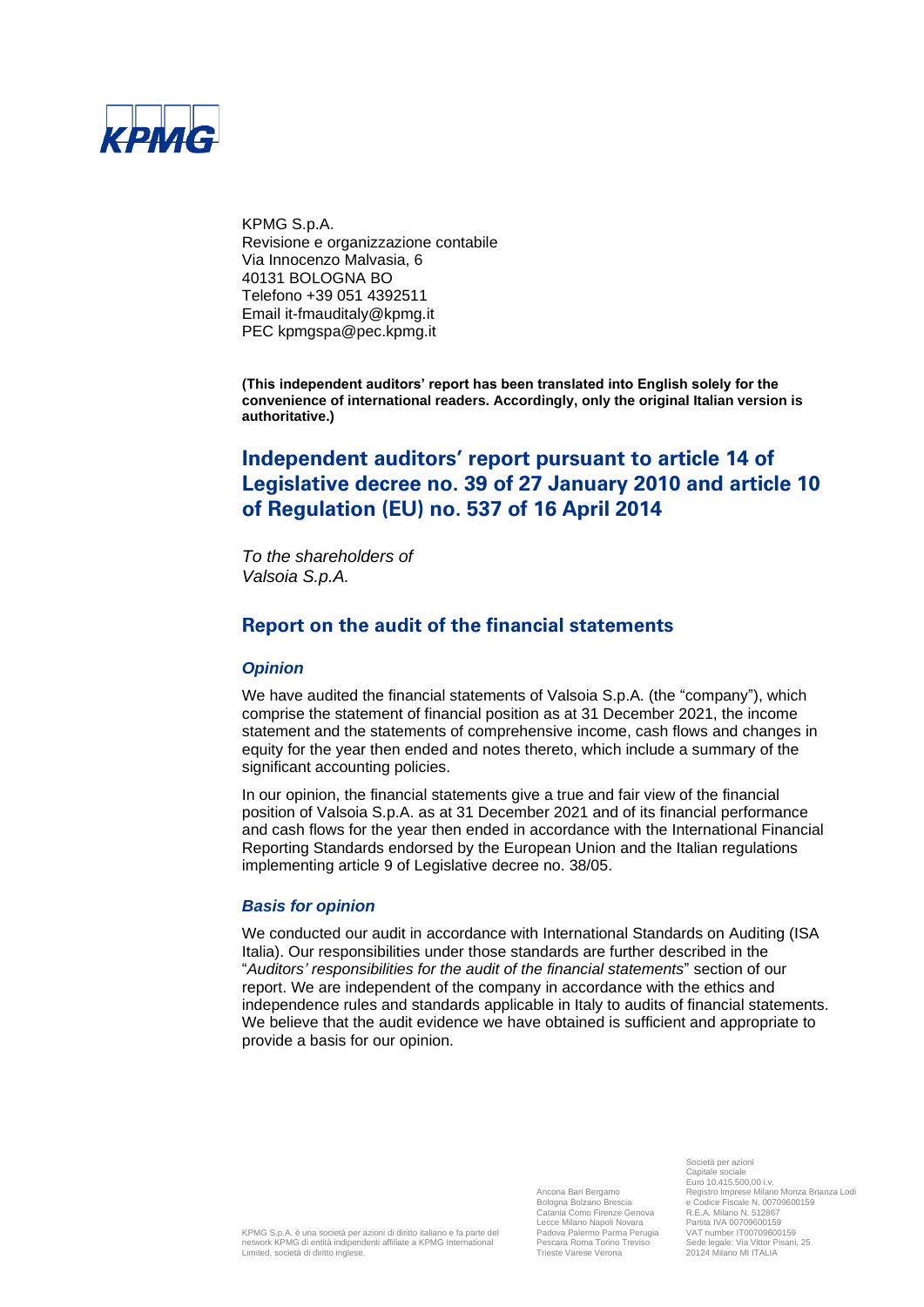

#### *Key audit matters*

Key audit matters are those matters that, in our professional judgement, were of most significance in the audit of the financial statements of the current year. These matters were addressed in the context of our audit of the financial statements as a whole, and in forming our opinion thereon, and we do not provide a separate opinion on these matters.

#### *Recoverability of goodwill and trademarks*

*Notes to the financial statements: basis of preparation section, paragraphs "Goodwill", "Intangible assets", "Impairment test" and "Use of estimates", notes 5 "Goodwill" and 6 "Intangible assets"*

The financial statements at 31 December 2021 include the following goodwill and trademarks allocated to three different CGUs:

- Santa Rosa goodwill and trademark with an indefinite useful life of €3,230 thousand and €20,060 thousand, respectively;
- Diete. Tic goodwill and trademark with an finite useful life of €4,968 thousand and €916 thousand, respectively;
- Loriana goodwill and trademark with an finite useful life of €9,255 thousand and €3,477 thousand, respectively.

The directors tested the carrying amount of each CGU for impairment and to identify any impairment losses compared to its recoverable amount. The three impairment tests were approved on 17 March 2022. The directors estimated the recoverable amount using the discounted cash flow model to calculate value in use, based on the cash flows forecast in the Santa Rosa, Diete.Tic and Loriana CGUs' 2022-2026 business plan (the "2022-2026 business plans"), approved by the company's board of directors on 17 March 2022.

Impairment testing entails a high level of judgement, in addition to the uncertainty inherent in any forecast, especially in relation to:

the expected cash flows, calculated by taking into account the general economic performance and that of the company's sector and the actual cash flows generated by the CGUs in recent years;

#### **Key audit matter Audit procedures addressing the key audit matter**

Our audit procedures included:

- understanding the process adopted to prepare the 2022-2026 business plans and the impairment tests;
- checking any discrepancies between the previous year historical and business plan figures, in order to check the accuracy of the forecasting process;
- analysing the criteria used to identify the CGUs and tracing the carrying amounts of the assets and liabilities allocated thereto to the financial statements;
- analysing the reasonableness of the expected cash flows and the main assumptions used by the directors to determine the CGUs' value in use, the discount rate and the terminal values' growth rate. Our analyses included comparing the main assumptions used to the company's historical data and external information, where available;
- comparing the cash flows used for impairment testing to the cash flows forecast in the 2022-2026 business plans;
- examining the comparison of the CGUs' value in use prepared by the directors to the company's market capitalisation to analyse the reasons for any difference and assess the reasonableness of values in use;
- checking the sensitivity analysis presented in the notes in relation to the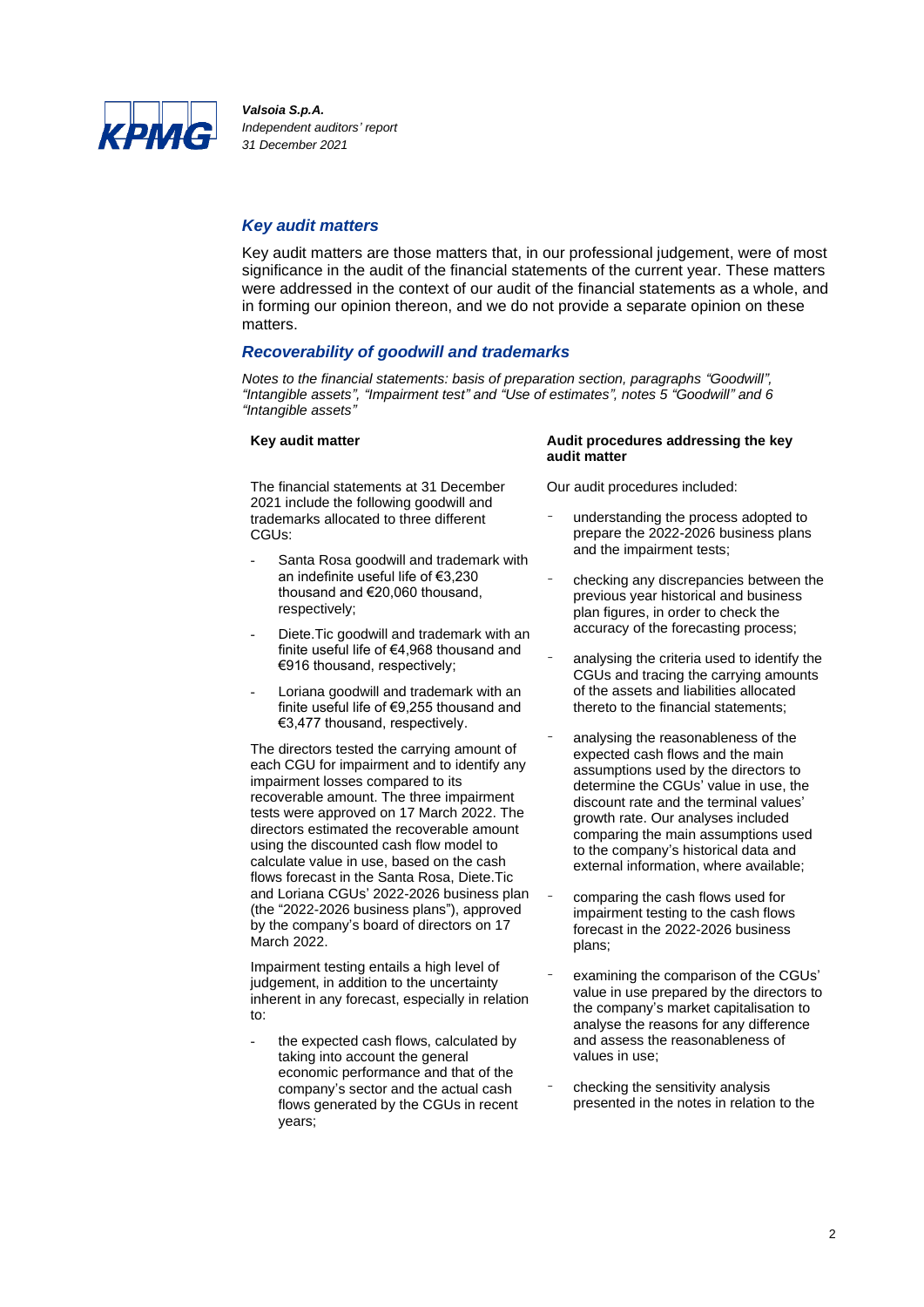

the financial parameters to be used to discount the above cash flows.

For the above reasons, we believe that the recoverability of the goodwill and trademarks allocated to the Santa Rosa, Diete.Tic and Loriana CGUs is a key audit matter.

main assumptions used for impairment testing;

assessing the appropriateness of the disclosures provided in the notes about goodwill and related impairment tests.

#### *Responsibilities of the company's directors and board of statutory auditors ("Collegio Sindacale") for the financial statements*

The directors are responsible for the preparation of financial statements that give a true and fair view in accordance with the International Financial Reporting Standards endorsed by the European Union and the Italian regulations implementing article 9 of Legislative decree no. 38/05 and, within the terms established by the Italian law, for such internal control as they determine is necessary to enable the preparation of financial statements that are free from material misstatement, whether due to fraud or error.

The directors are responsible for assessing the company's ability to continue as a going concern and for the appropriate use of the going concern basis in the preparation of the financial statements and for the adequacy of the related disclosures. The use of this basis of accounting is appropriate unless the directors believe that the conditions for liquidating the company or ceasing operations exist, or have no realistic alternative but to do so.

The *Collegio Sindacale* is responsible for overseeing, within the terms established by the Italian law, the company's financial reporting process.

#### *Auditors' responsibilities for the audit of the financial statements*

Our objectives are to obtain reasonable assurance about whether the financial statements as a whole are free from material misstatement, whether due to fraud or error, and to issue an auditors' report that includes our opinion. Reasonable assurance is a high level of assurance, but is not a guarantee that an audit conducted in accordance with ISA Italia will always detect a material misstatement when it exists. Misstatements can arise from fraud or error and are considered material if, individually or in the aggregate, they could reasonably be expected to influence the economic decisions of users taken on the basis of these financial statements.

As part of an audit in accordance with ISA Italia, we exercise professional judgement and maintain professional scepticism throughout the audit. We also:

- identify and assess the risks of material misstatement of the financial statements, whether due to fraud or error, design and perform audit procedures responsive to those risks, and obtain audit evidence that is sufficient and appropriate to provide a basis for our opinion. The risk of not detecting a material misstatement resulting from fraud is higher than for one resulting from error, as fraud may involve collusion, forgery, intentional omissions, misrepresentations, or the override of internal control;
- obtain an understanding of internal control relevant to the audit in order to design audit procedures that are appropriate in the circumstances, but not for the purpose of expressing an opinion on the effectiveness of the company's internal control;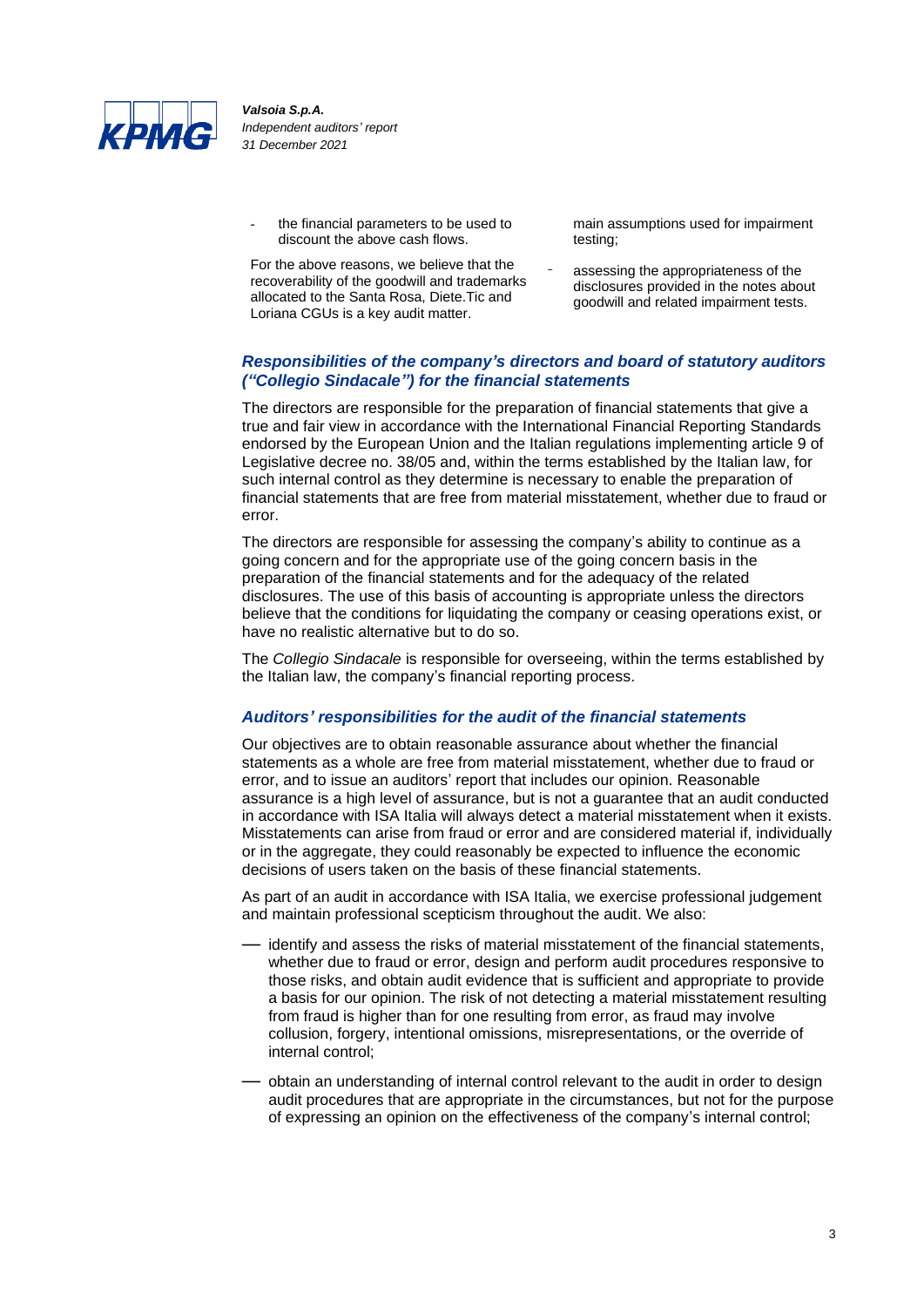

- evaluate the appropriateness of accounting policies used and the reasonableness of accounting estimates and related disclosures made by the directors;
- conclude on the appropriateness of the directors' use of the going concern basis of accounting and, based on the audit evidence obtained, whether a material uncertainty exists related to events or conditions that may cast significant doubt on the company's ability to continue as a going concern. If we conclude that a material uncertainty exists, we are required to draw attention in our auditors' report to the related disclosures in the financial statements or, if such disclosures are inadequate, to modify our opinion. Our conclusions are based on the audit evidence obtained up to the date of our auditors' report. However, future events or conditions may cause the company to cease to continue as a going concern;
- evaluate the overall presentation, structure and content of the financial statements, including the disclosures, and whether the financial statements represent the underlying transactions and events in a manner that achieves fair presentation.

We communicate with those charged with governance, identified at the appropriate level required by ISA Italia, regarding, among other matters, the planned scope and timing of the audit and significant audit findings, including any significant deficiencies in internal control that we identify during our audit.

We also provide those charged with governance with a statement that we have complied with the ethics and independence rules and standards applicable in Italy and communicate with them all relationships and other matters that may reasonably be thought to bear on our independence, and where applicable, related safeguards.

From the matters communicated with those charged with governance, we determine those matters that were of most significance in the audit of the financial statements of the current year and are, therefore, the key audit matters. We describe these matters in our auditors' report.

#### *Other information required by article 10 of Regulation (EU) no. 537/14*

On 23 April 2015, the company's shareholders appointed us to perform the statutory audit of its financial statements as at and for the years ending from 31 December 2015 to 31 December 2023.

We declare that we did not provide the prohibited non-audit services referred to in article 5.1 of Regulation (EU) no. 537/14 and that we remained independent of the company in conducting the statutory audit.

We confirm that the opinion on the financial statements expressed herein is consistent with the additional report to the *Collegio Sindacale*, in its capacity as audit committee, prepared in accordance with article 11 of the Regulation mentioned above.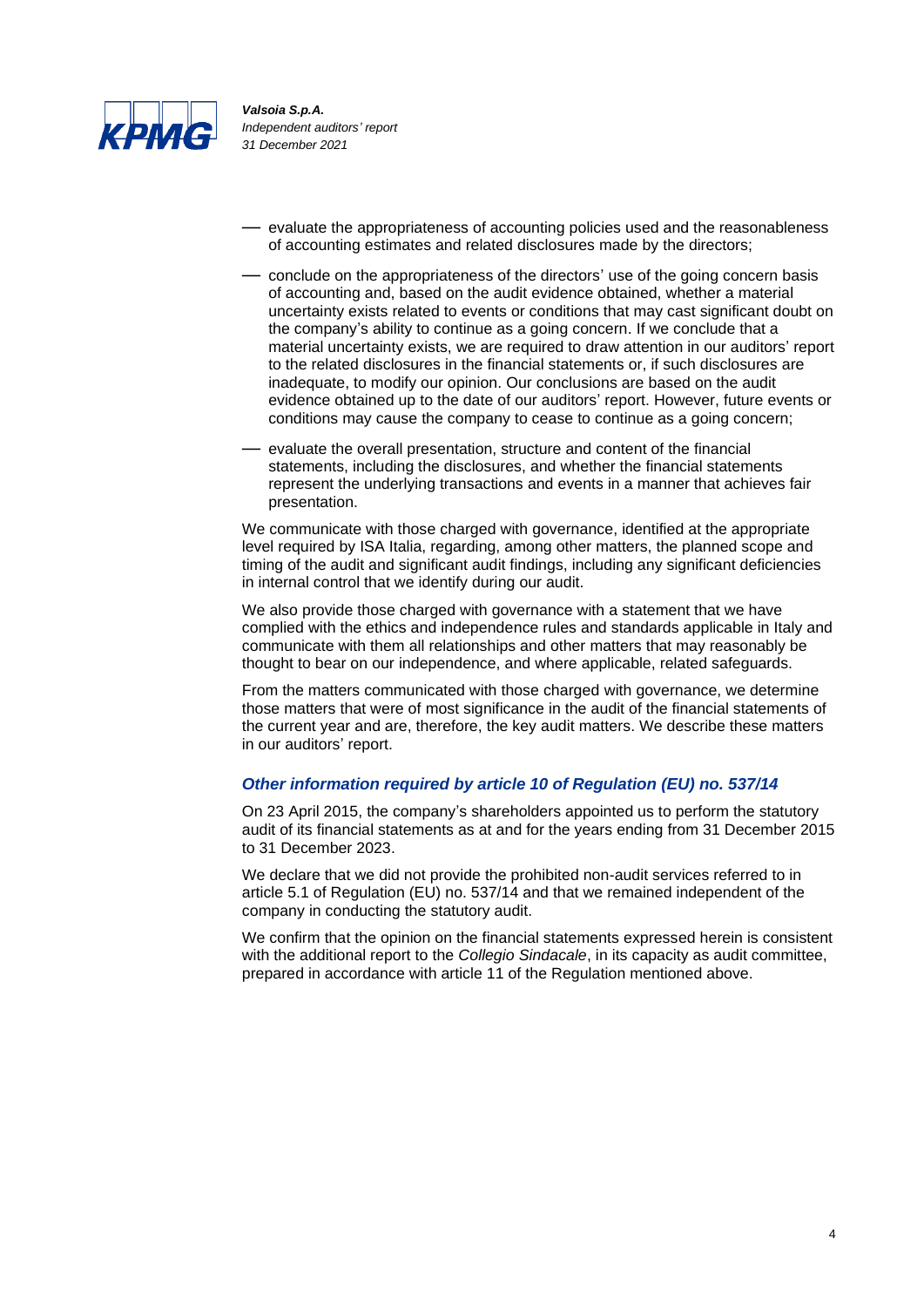

#### **Report on other legal and regulatory requirements**

#### *Opinion on the compliance with the provisions of Commission Delegated Regulation (EU) 2019/815*

The company's directors are responsible for the application of the provisions of Commission Delegated Regulation (EU) 2019/815 with regard to regulatory technical standards on the specification of a single electronic reporting format (ESEF) to the financial statements to be included in the annual financial report.

We have performed the procedures required by Standard on Auditing (SA Italia) 700B in order to express an opinion on the compliance of the financial statements with Commission Delegated Regulation (EU) 2019/815.

In our opinion, the financial statements have been prepared in XHTML format in compliance with the provisions of Commission Delegated Regulation (EU) 2019/815.

#### *Opinion pursuant to article 14.2.e) of Legislative decree no. 39/10 and article 123-bis.4 of Legislative decree no. 58/98*

The company's directors are responsible for the preparation of a directors' report and a report on corporate governance and ownership structure at 31 December 2021 and for the consistency of such reports with the related financial statements and their compliance with the applicable law.

We have performed the procedures required by Standard on Auditing (SA Italia) 720B in order to express an opinion on the consistency of the directors' report and the specific information presented in the report on corporate governance and ownership structure indicated by article 123-bis.4 of Legislative decree no. 58/98 with the company's financial statements at 31 December 2021 and their compliance with the applicable law and to state whether we have identified material misstatements.

In our opinion, the directors' report and the specific information presented in the report on corporate governance and ownership structure referred to above are consistent with the company's financial statements at 31 December 2021 and have been prepared in compliance with the applicable law.

With reference to the above statement required by article 14.2.e) of Legislative decree no. 39/10, based on our knowledge and understanding of the entity and its environment obtained through our audit, we have nothing to report.

Bologna, 5 April 2022

KPMG S.p.A.

(signed on the original)

Massimo Tamburini Director of Audit